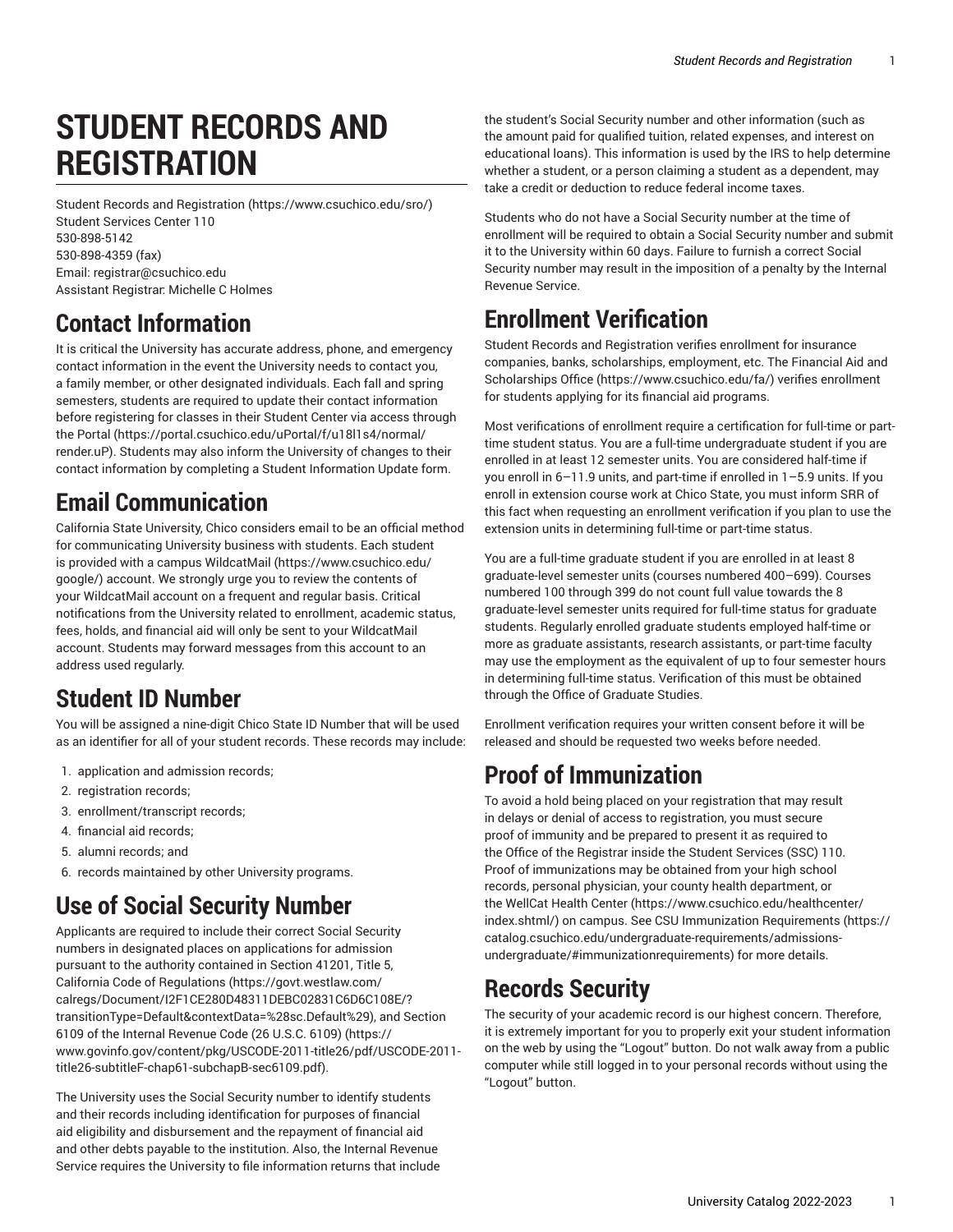### **Planning Your Degree**

Registration consists of two major activities: planning your overall degree program and registering each semester for the courses you want.

Carefully identifying the courses you need is the most important thing you can do to graduate on time. Advising assistance is available to you throughout your college career—through [Orientation and New Student](https://www.csuchico.edu/orientation/) [Programs](https://www.csuchico.edu/orientation/) ([https://www.csuchico.edu/orientation/\)](https://www.csuchico.edu/orientation/), in group advising sessions, and from your major department advisor, [Graduation Advising](http://www.csuchico.edu/gradadvising/) ([http://www.csuchico.edu/gradadvising/\)](http://www.csuchico.edu/gradadvising/), and [Academic Advising](http://www.csuchico.edu/aap/) [Programs](http://www.csuchico.edu/aap/) ([http://www.csuchico.edu/aap/\)](http://www.csuchico.edu/aap/). Your advisors are your best resource—plan to see your advisors every semester.

**Smart Planner.** You can also use Smart Planner to plan your career at California State University, Chico. This interactive tool found in your Student Center allows you to view academic requirements and develop a semester-by-semester plan of specific courses to meet these requirements. Once your Smart Planner is completed you can run a Degree Progress Report with planned courses to ensure you have planned appropriately for all degree completion requirements and import this plan into Wildcat Scheduler to assist with registration.

**The Class Schedule.** The online [Class Schedule](http://www.csuchico.edu/schedule/) *(*[http://](http://www.csuchico.edu/schedule/) [www.csuchico.edu/schedule/](http://www.csuchico.edu/schedule/)*)* is your principal guide to registration procedures each academic year. A list of each term's course offerings may be found in the Class Schedule.

**Academic Calendar.** The [Academic Calendar](http://www.csuchico.edu/apss/calendar/index.shtml/) *(*[http://www.csuchico.edu/](http://www.csuchico.edu/apss/calendar/index.shtml/) [apss/calendar/index.shtml/](http://www.csuchico.edu/apss/calendar/index.shtml/)*)* contains an outline of all important dates, activities and deadlines related to the registration, tuition fee payment, and financial aid process, and provides detailed registration instructions, notices, and other information important to your successful registration.

### **Online Registration**

Registration at Chico State is real-time and online through your Student Center via the Chico State [Portal \(https://portal.csuchico.edu/](https://portal.csuchico.edu/)). Students may use their Student Center to add or drop classes through the end of the second week of classes in the fall and spring semesters. Changes to your class schedule are immediate.

Each semester students are assigned an Enrollment Appointment for building their class schedule. Enrollment Appointments are in order by special groups and then by class level. Students who receive priority registration opportunities include disabled students, veterans, students participating in NCAA athletic teams, honors students, foster youth, and others as determined by University policy.

Once you are allowed access to registration you may continue to make changes to your schedule until the end of that registration period. (See the [Class Schedule](https://www.csuchico.edu/schedule/) *(*<https://www.csuchico.edu/schedule/>*)* for specific dates).

During open registration and add/drop periods your access to registration is on first-come, first-serve basis. Consequently, it is important to prepare for your registration session early and to plan your class requests carefully in order to make progress toward your degree. Before your enrollment appointment begins, meet with your advisor to plan your schedule. Additionally, use your Student Center to identify any registration holds or To Do Items you may need to clear before being allowed to access the registration system.

#### **New/Transfer Student Registration Period**

New students are highly encouraged to attend an [orientation](https://www.csuchico.edu/orientation/) ([https://](https://www.csuchico.edu/orientation/) [www.csuchico.edu/orientation/\)](https://www.csuchico.edu/orientation/) session before registering for classes. In addition to orientation, new students are assigned enrollment appointments after orientation has concluded. Approximately two weeks prior to the beginning of the New Student Registration Period, SRR will email you an invitation to register. This invitation will include your student ID number, so you can activate your Portal account, specify the day that you may begin accessing the registration system, and remind you of the registration fee payment deadline for the semester. You will not be able to access the registration system until your assigned day and time.

#### **Continuing Student Registration Period**

Approximately two weeks prior to the beginning of the Continuing Student Registration Period, SRR will send you an email directing you to your Student Center via the Portal where you will find your registration appointment. You may begin to access the registration system on your assigned day and time through the end of the registration period.

#### **Add/Drop Registration Periods**

Two weeks prior to the first day of the fall and spring semesters, Open Registration begins and allows all eligible students who have paid fees access to add or drop courses through the end of the second week of classes.

### **Manual Registration**

The Class Add/Update Request form is used to register students into courses that are not accessible via online registration. Nonaccessible courses may include Independent Study, Internships, Master's Study, and those designated by the department as requiring faculty or department permission. These forms are available to students in person at the Office of the Registrar (SSC 110) and online at [Student](https://www.csuchico.edu/sro/forms/index.shtml/) Records and [Registration](https://www.csuchico.edu/sro/forms/index.shtml/) Forms [\(https://www.csuchico.edu/sro/forms/](https://www.csuchico.edu/sro/forms/index.shtml/) [index.shtml/\)](https://www.csuchico.edu/sro/forms/index.shtml/). Courses requiring manual registration or the [Class Add](https://www.csuchico.edu/sro/registration/class-add-drop.shtml/) and Drop [Request](https://www.csuchico.edu/sro/registration/class-add-drop.shtml/) Process [\(https://www.csuchico.edu/sro/registration/](https://www.csuchico.edu/sro/registration/class-add-drop.shtml/) [class-add-drop.shtml/](https://www.csuchico.edu/sro/registration/class-add-drop.shtml/)) will be indicated in the [Class Schedule](https://www.csuchico.edu/schedule/) *(*[https://](https://www.csuchico.edu/schedule/) [www.csuchico.edu/schedule/](https://www.csuchico.edu/schedule/)*)*.

Late Registration: After the second week of classes during the fall and spring semesters, all adds and drops are processed in the academic department offices or by using the Class Add and/or Drop Request forms. After the fourth week of classes all adds/drops are processed through Student Records and Registration (SSC 110).

### **Registration Fee Payment**

If you fail to pay your tuition fees and/or accept financial aid by the University's established Registration and Tuition Fee Payment Deadline, you may lose the classes in which you are enrolled. You will also be assessed a late fee and will be unable to add classes until registration and tuition fees are paid or financial aid confirmed. The most recent information on registration and tuition fees can be obtained from [Student](https://www.csuchico.edu/sfin/) [Financial](https://www.csuchico.edu/sfin/) Services [\(https://www.csuchico.edu/sfin/\)](https://www.csuchico.edu/sfin/). For information regarding electronic deposits, financial aid awards, and/or eligibility visit the [Financial Aid and Scholarships Office \(https://www.csuchico.edu/](https://www.csuchico.edu/fa/) [fa/\)](https://www.csuchico.edu/fa/).

## **Registration Holds**

Registration holds may be placed on your academic record for various reasons. A registration hold will prevent you from registering for classes.